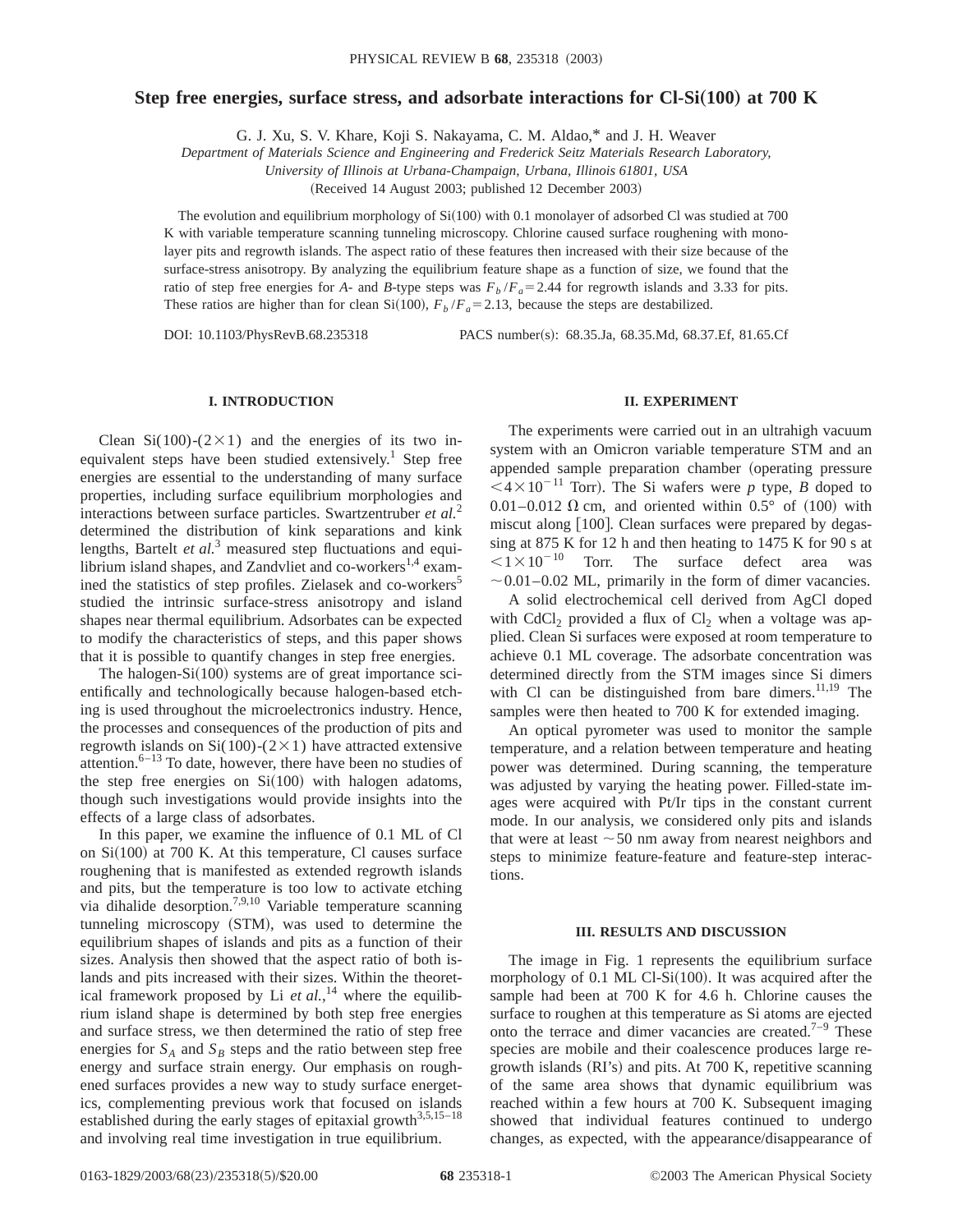

FIG. 1. Representative image of the equilibrium morphology for 0.1 ML Cl-Si(100) at 700 K (300 $\times$ 300 nm<sup>2</sup>) showing three terraces that descend from upper right to lower left.  $S_A$  steps are straight and almost unchanged compared to clean  $Si(100)$ , while  $S_B$ steps have large peninsulas, gulfs, and even overhangs (not shown). Regrowth islands, RI's, and pits are bounded by their own  $S_A$  and  $S_B$  steps.

small RI's and pits and the growth and decay of larger ones.10

The image in Fig. 1 shows two steps with the  $S_A$  step running parallel to the dimer row direction and  $S_B$  running perpendicular to it. There is one RI and one large pit, and both are bounded by  $S_A$  and  $S_B$  steps. The RI is elongated perpendicular to the substrate dimer row direction; it is  $\sim$  1484 nm<sup>2</sup> in area and  $\sim$  208 nm in perimeter. The pit extends along the substrate dimer row direction; it is  $\sim$  813 nm<sup>2</sup> in area and  $\sim$  180 nm in perimeter. Small RIs and pits are not visible at this resolution as the scan area is 300  $\times$ 300 nm<sup>2</sup>. Such features are not considered in our analysis because they undergo rapid fluctuations under conditions of dynamic equilibrium. Comparison to clean  $Si(100)$  shows that the effect of 0.1 ML Cl on the step profiles is profound. For the clean surface,  $S_A$  steps have a low kink density while  $S_B$  steps are much less regular because the energy needed to form a kink in an  $S_B$  step is much lower than that for an  $S_A$ step. Here, the  $S_A$  steps have similar profiles to those on the clean surface. However, the development of large peninsulas and gulfs in  $S_B$  steps demonstrates that even small amounts of Cl change the effective substrate dimer-dimer interactions.

The shape of the RIs for  $Cl-Si(100)$  is also quite different from what has been observed in  $Si(100)$  homoepitaxy. Zielasek *et al.*<sup>5</sup> reported islands that were elliptical at small size and ''American-football''-like at larger size. In contrast, those observed here are much smaller and are approximately rectangular with the  $S_A$  step length bounding an island being greater than the  $S_B$  step length. For example, the lengths of the  $S_A$  and  $S_B$  steps for the island in Fig. 1 are 58 nm and 34 nm (aspect ratio  $\sim$  1.7). Hence, the free energy of the  $S_A$ steps,  $F_a$ , is smaller than that of  $S_B$  steps,  $F_b$ . This is also manifest in pit profiles because they elongate along  $S_A$  steps.



FIG. 2. Most large features fluctuate in size and shape for a surface in dynamic equilibrium at  $700$  K, but the images in  $(a)$ capture the decay of a large pit. The decay rate in (b) is independent of pit size and local environment, implying a detachment-limited process as dimer vacancies escape into the surrounding terrace.

For the large pit in Fig. 1, the step lengths are 59 nm and 19 nm, respectively (aspect ratio is  $\sim$  3.1).

While most large features fluctuated in size but survived under conditions of dynamic equilibrium, others simply decayed. Figure  $2(a)$  shows a series of images (120)  $\times$ 120 nm<sup>2</sup>) that focus on the decay of one such pit. Over the course of 450 min, it shrank from  $\sim$  4234 nm<sup>2</sup> to  $\sim$  120 nm<sup>2</sup> and it had disappeared 90 min later. Figure  $2(b)$  shows that the area decreased linearly with time. This implies that mass transport associated with decay is limited by the detachment of the dimer vacancies from step edges. $9,20$  The area decay rate  $dA/dt = 502 \pm 15$  nm<sup>2</sup>/h is proportional to the product of average step mobility and average step stiffness at 700 K.<sup>21</sup>

The shape of a two-dimensional island on a surface is determined by the ratio of its step free energies, in the absence of surface-stress anisotropy.<sup>22</sup> For Si $(100)$ , dimerization results in a very anisotropic surface stress that is tensile along the dimer bond and compressive along the dimer row.<sup>23</sup> Li *et al.*<sup>14</sup> studied the effect of stress on the equilibrium shape of an island using continuum elasticity theory. They found that the surface stress anisotropy influences the island shape, and that the island aspect ratio depends on the island size. With this theoretical model, Zielasek *et al.*<sup>5</sup> studied surface-stress-induced island shape transitions in  $Si(100)$ , and Middel *et al.*<sup>24</sup> investigated the surface-stress anisotropy in  $Ge(100)$ . We can extend these analyses to consider the influence of adsorbates on the surface-stress anisotropy. We focus on the effects of 0.1 ML of Cl since feature-feature interaction is unavoidable at higher coverage where the feature density is high and the features are small. $^{10}$ 

The Si(100)-( $2\times1$ ) surface has twofold symmetry and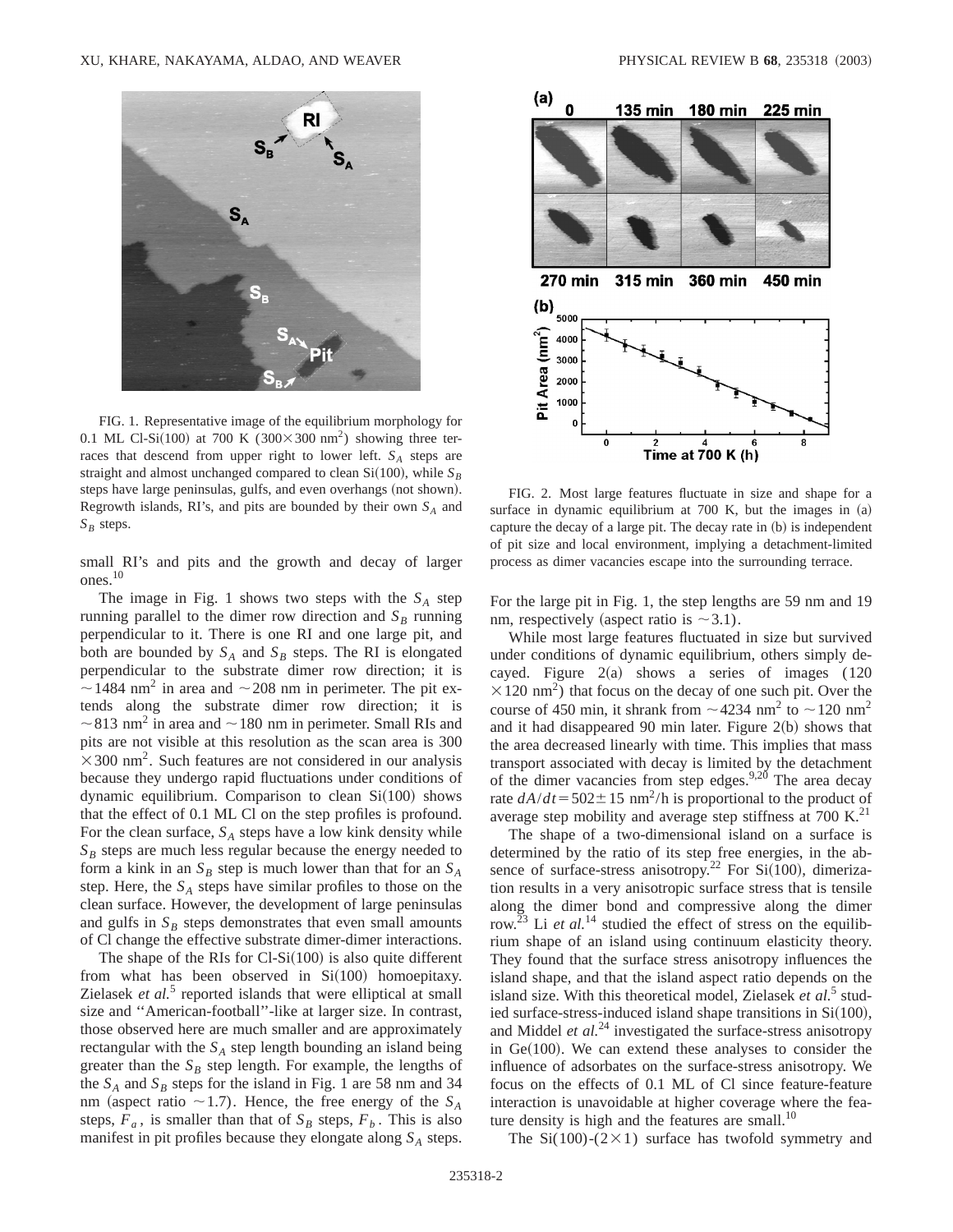

FIG. 3. (a) shows a schematic of 2D pits with a rectangular shape of length *a* and width *b*. The dashed lines signify the direction of dimer rows. *F* represents the elastic force monopole along the pit periphery induced by surface-stress anisotropy, and it points outward along the  $S_A$  steps and inward along the  $S_B$  steps. The aspect ratios of regrowth islands (b) and pits (c) show an increase with increased feature size. The areas range from  $\sim 845 \text{ nm}^2$  to  $\sim$ 10543 nm<sup>2</sup> for islands and from  $\sim$ 315 nm<sup>2</sup> to  $\sim$ 6836 nm<sup>2</sup> for pits. The slanted solid lines represent the best fit to the theoretical model, yielding  $\alpha$ =6.8±0.7 and  $\beta$ =0.64±0.05 for islands and  $\alpha$ = 6.8 ± 0.7 and  $\beta$ = 0.55 ± 0.06 for pits.  $\alpha = \sqrt{F_a F_b}/E_s$  is the ratio of the average step energy to the strain energy and  $\beta = \sqrt{F_a/F_b}$  is the ratio of step free energies. From the model for step free energies, optimum ratios of  $F_b / F_a = 2.44$  and 3.33 indicate specific sizes of  $D_0 \approx 50$  and 55 nm for regrowth islands and pits. The aspect ratio is the same as the step free energy ratio.

biaxial strain so we approximated the feature shapes as rectangles. Figure  $3(a)$  is a schematic view of two-dimensional  $(2D)$  rectangular pits of length *a* and width *b*. *F* represents the elastic force monopole along the pit periphery induced by the surface-stress anisotropy. Note that the force monopole points outward along the  $S_A$  steps and inward along the  $S_B$ steps. Figures 3(b) and 3(c) show the aspect ratio,  $c^2 = a/b$ , of RI's and pits as a function of their size,  $D = \sqrt{ab}$ . The measurement was done over a large area during a time lapse from  $\sim$  6 h to  $\sim$  72 h after the surface reached 700 K. The results of Figs.  $3(b)$  and  $3(c)$  represent the analysis of 90 RI's and 107 pits that were far away from other features and step edges. The sizes range from  $\sim$ 845 nm<sup>2</sup> to  $\sim$  10 543 nm<sup>2</sup> for RI's and from  $\sim$ 315 nm<sup>2</sup> to  $\sim$ 6836 nm<sup>2</sup> for pits. While there is scatter in the experimental points in Figs.  $3(b)$  and  $3(c)$ , the increase in aspect ratio with size is apparent. The slanted solid lines represent the best fit to the model described below.

The total free energy for an individual feature, including step and strain energies, can be calculated as

$$
F_{total} = F_{step} + F_{stress} = 2aF_a + 2bF_b
$$
  
+  $\frac{1}{2} \int \int \vec{u}[\vec{r}_1, \vec{F}(\vec{r}_2)] \cdot \vec{F}(\vec{r}_1) d\vec{r}_1 d\vec{r}_2,$  (1)

where  $\tilde{F}$  is the stress anisotropy [it is pointing outward along  $S_A$  steps and inward along  $S_B$  steps, see Fig. 3(a)],  $F_a$  and  $F_b$ are the unit length step free energies for  $S_A$  and  $S_B$  steps, and  $\vec{u}[\vec{r}_1, \vec{F}(\vec{r}_2)]$  is the displacement at point  $\vec{r}_1$  induced by the force  $\vec{F}$  at point  $\vec{r}_2$ . Adapting from Li *et al.*,<sup>14</sup> the total free energy can be written

$$
\frac{F_{total}}{E_s} = \frac{2aF_a + 2bF_b}{E_s} + \left[ PG(c) - P \times 2(1 - \nu) \ln \frac{D}{a_0} \right]
$$

$$
= P \times \left[ \alpha \frac{\beta^2 c^2 + 1}{\beta c^2 + \beta} + G(c) \right] - P \times 2(1 - \nu) \ln \frac{D}{a_0},
$$
(2)

where  $E_s = [(1 + v)/2 \pi \mu] F^2$ , i.e., the interaction energy of two parallel force monopoles at unit separation.  $F=|\vec{F}|$  is the absolute value of surface-stress anisotropy,  $P=2(a+b)$ is the perimeter of the island or pit,  $\alpha = \sqrt{F_a F_b}/E_s$  is the ratio of the average step energy to the unit strain energy,  $\beta$  $=\sqrt{F_a/F_b}$  corresponds to the ratio of step free energies of  $S_A$  and  $S_B$  steps,  $\mu$  and  $\nu$  are the Young's modulus and Poisson ratio for silicon, and  $a_0$  is a cutoff length in the range of the surface lattice constant. Note that the island strain energy has two terms, both proportional to the perimeter *P* but with different signs.  $G(c)$  is a dimensionless geometric factor given by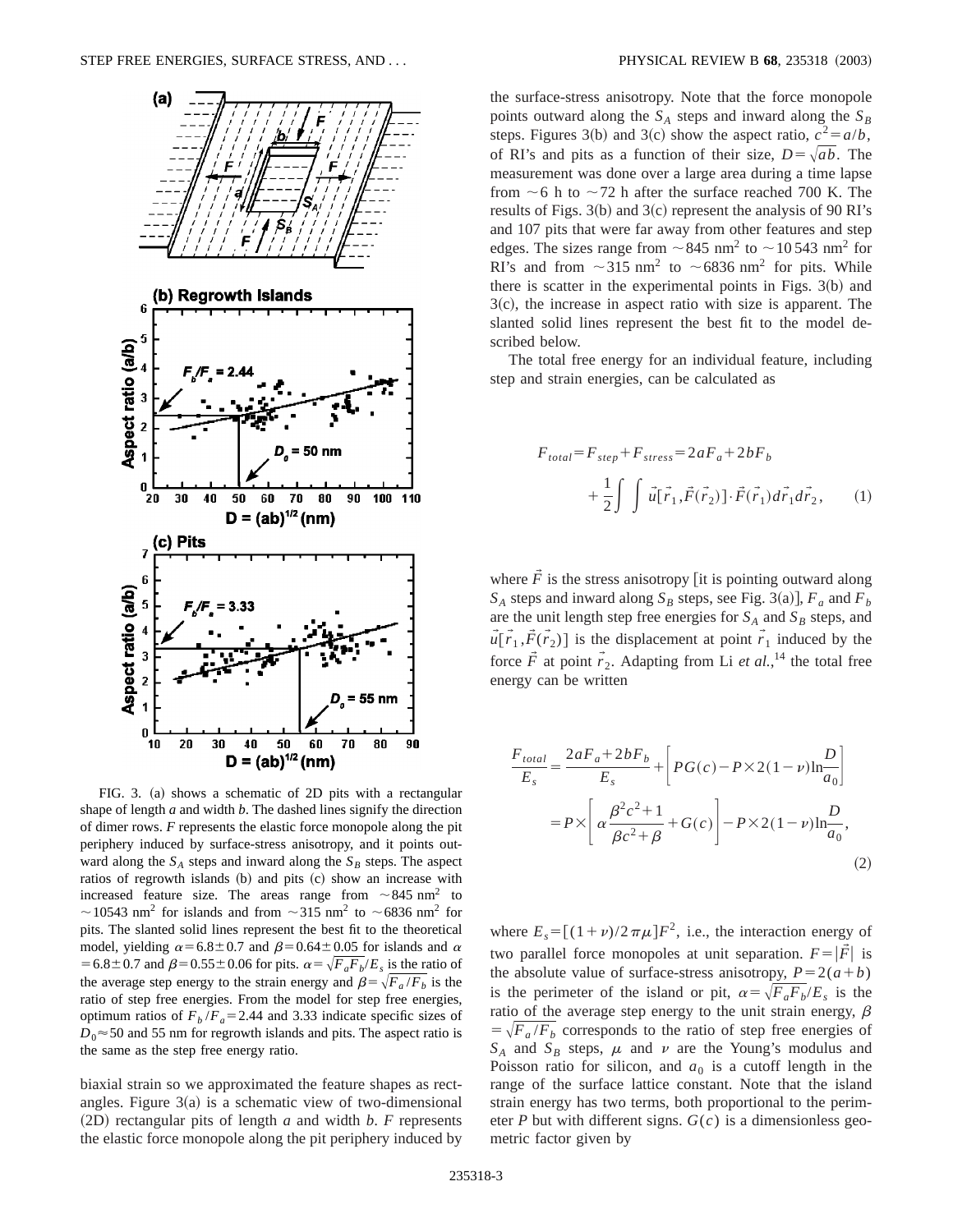

The aspect ratio  $c^2 = a/b$  for the features studied falls in the range  $2-4.5$  and  $G(c)$  lies in the range 3.7–5.7.

This model of the free energy of a pit or island predicts that there should be a favored aspect ratio for a given feature size at a given temperature since  $F_a$ ,  $F_b$ , and  $E_s$  are constant. We can fit the theoretical curves to experiment by adjusting the values of  $\alpha$  and  $\beta$  and using  $\mu=1.5$  $\frac{3}{2} \times 10^{11}$  N/m<sup>2</sup>,  $\nu = 0.17$ ,<sup>25</sup> and  $a_0 = 3.84$  Å for Cl-Si(100). The best fits in Fig. 3 correspond to  $\alpha=6.8\pm0.7$  and  $\beta$  $=0.64\pm0.05$  for RI's and  $\alpha=6.8\pm0.7$  and  $\beta=0.55\pm0.06$ for pits. The ratio of step free energies is then  $F_b/F_a$  $=$  2.44 for islands and 3.33 for pits.

It is instructive to compare these results to those for clean  $Si(100)$  where the step formation energies have been studied extensively and the values proposed by Zandvliet and co-workers<sup>26,27</sup> are well accepted, namely,  $E_a = 52$  and  $E_b$  $=120$  meV/(2a). Using these values, we can determine the step free energy since entropy  $S_{a,b}$  can be included as  $F_{a,b}$  $E_{a,b} - TS_{a,b}$ . At 700 K, the entropy term contributes about 5 meV/(2a) for  $S_A$  steps and 20 meV/(2a) for  $S_B$  steps (see Ref. 27 for a detailed discussion). Therefore,  $F_a$ =47 and  $F_b$ =100 meV/(2a) for the clean surface at 700 K and  $F_b$  /*F<sub>a</sub>* = 2.13. This explains why it is easier to form kinks on  $S_B$  than on  $S_A$  steps so that  $S_B$  steps are rough while  $S_A$  steps are straight. The effect of Cl is to increase the values of  $F_b / F_a$ , thereby producing  $S_B$  steps that are rougher than those on the clean surface while leaving the  $S_A$  steps little changed.

It is intriguing that the ratios of step free energies are different for islands and pits. This difference reflects the fact that the adsorbate coverages are different on the three exposed layers of  $Si(100)$ , namely on the regrowth islands, the main terrace, and in the pits. As reported by Nakayama *et al.*, <sup>19</sup> the coverage is the highest on the main terrace and the lowest on the islands. Hence, steps the surrounding pits are more destabilized than those surrounding the islands because of the higher Cl concentration.

To study the effect of Cl on the surface-stress anisotropy, we compare the ratio between step free energy and strain energy for clean  $Si(100)$  and  $Cl-Si(100)$ . For clean Si(100)-( $2\times1$ ), Zandvliet and Elswijk analyzed the terrace width distribution and determined the stress anisotropy *F*  $= 80-130$  meV/ $\AA$ <sup>2.26</sup> Zielasek *et al.*<sup>5</sup> used the above model to study the shape of an island during homoepitaxial growth. They found that  $F=68\pm3$  meV/ $\AA$ <sup>2</sup> at 1128 K,  $F=84$  $\pm$  4 meV/Å<sup>2</sup> at 968 K, and that the stress anisotropy increased with decreasing temperature. Using the stress anisotropy value  $F=80$  meV/ $\AA^2$ , we derived  $\alpha=7.0$  for clean Si(100)-(2×1). The present analyses yield  $\alpha = \sqrt{F_a F_b}/E_s$  $=6.8$  for the Cl modified Si $(100)$ , which is comparable to that of the clean surface. This means that Cl adsorbates have a similar effect on the step free energies and the intrinsic surface-stress.

The contribution of strain energy to the total free energy appears as two terms with opposite sign in Eq.  $(2)$ , namely,  $PG(c) - P \times 2(1-\nu)\ln(D/a_0)$ . For small islands (pits), the first term,  $PG(c)$ , dominates and the contribution of the strain energy to the total energy is positive. Consequently, the minimization of the total free energy requires a smaller perimeter and a more isotropic shape than what would be predicted if only the step energies were considered. Conversely, the second term dominates for large islands (pits), and the contribution of the strain energy is negative. Thus, the strain energy favors a larger perimeter and a larger aspect ratio.

It is clear from Figs.  $3(b)$  and  $3(c)$  that the aspect ratios of RI's and pits increase with feature size. In contrast, the ratio of step free energies is constant at a given temperature. From the best fit, the ratios of step free energies yield a specific size of  $D_0 \approx 50$  and 55 nm for islands and pits, where the step free energy ratio is the same as the aspect ratio. Minimization of the second term in Eq. (2),  $PG(c) - P \times 2(1)$  $-\nu$ )ln (*D*/*a*<sub>0</sub>), which represents the contribution from surface-strain energy, also results in the same values.

The value of surface-stress anisotropy has not been determined for  $CI-Si(100)$ , and the absolute step free energies cannot be precisely derived. However, they are expected to be smaller than those of clean  $Si(100)$  because Cl destabilizes dimers at steps through adsorbate-adsorbate steric repulsion or back bond weakening.<sup>12,28</sup> This gives rise to rougher steps.

## **IV. CONCLUSIONS**

Analysis of the equilibrium shapes of Si islands and pits demonstrates that their aspect ratio depends on their size. This is because the intrinsic surface-stress anisotropy drives features to have a greater aspect ratio as they grow. We were able to calculate the ratio of step free energies,  $F_b / F_a$ , and the ratio of average step free energy to strain energy,  $\sqrt{F_aF_b/E_s}$ . Experiment shows that the addition of 0.1 ML Cl to Si(100)-( $2\times1$ ) destabilizes the step edges, resulting in rougher  $S_B$  steps than seen for clean Si $(100)$ . Hence, there is